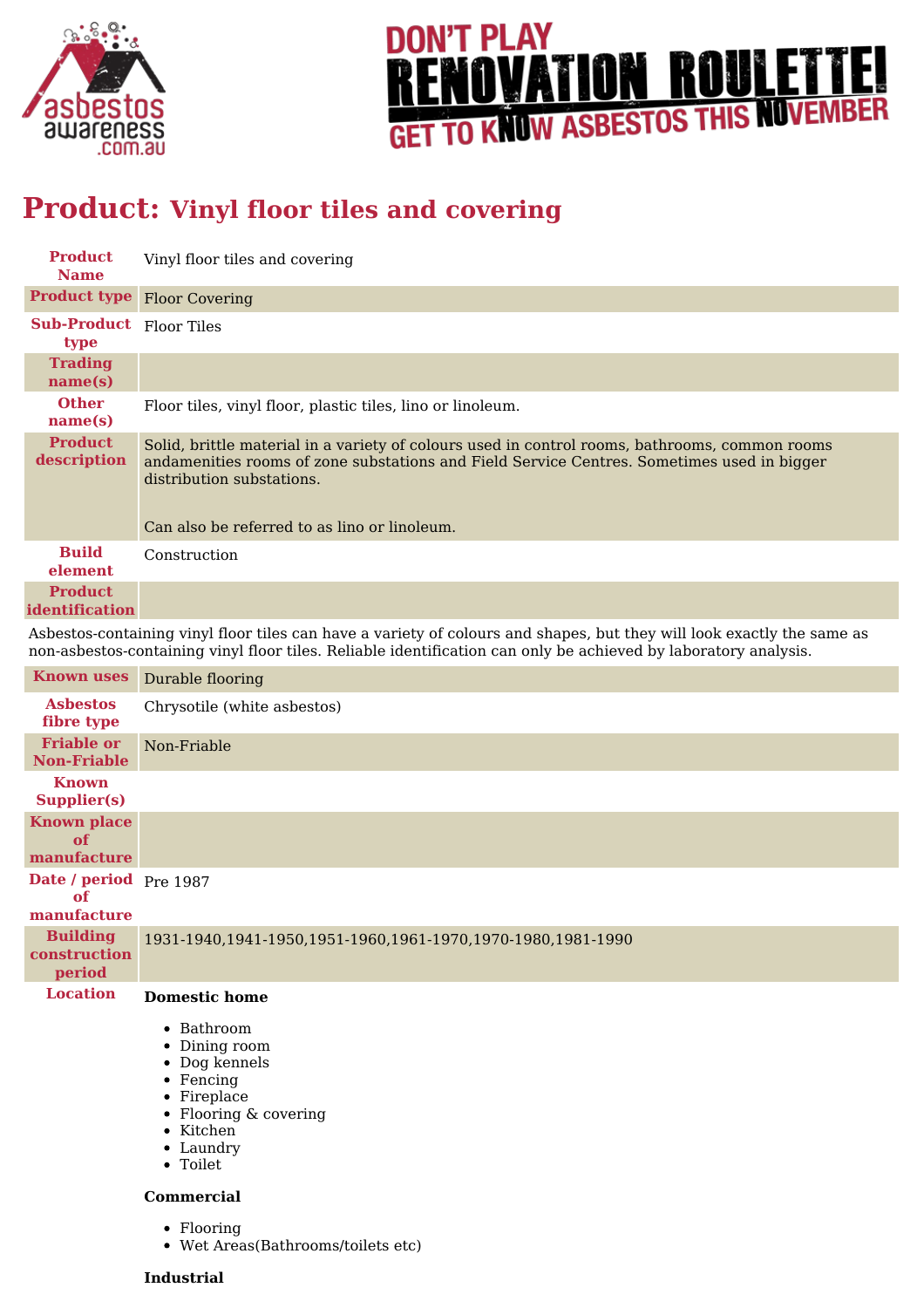Flooring

#### **Plant**

Other Public

**Product images**



## Asbestos Homes 101.JPG

| <b>Name</b>     | Vinyl Floor Covering - Commercial                                      |  |
|-----------------|------------------------------------------------------------------------|--|
| <b>Caption</b>  | Commercial Vinyl Floor Covering which contains asbestos in the backing |  |
| Location        | Commercial                                                             |  |
| <b>Source</b>   | Asbestos Education Committee                                           |  |
| <b>Image Id</b> | 93                                                                     |  |



| IMG $0103$ .jpg |                                                                                        |  |
|-----------------|----------------------------------------------------------------------------------------|--|
| <b>Name</b>     | Vinyl Floor Covering - Kitchen 1                                                       |  |
| Caption         | Domestic vinyl floor covering in a kitchen - it is lifting at the base of the cupboard |  |
| Location        | Domestic home                                                                          |  |
| <b>Source</b>   | Asbestos Education Committee                                                           |  |
| Image Id        | 94                                                                                     |  |
|                 |                                                                                        |  |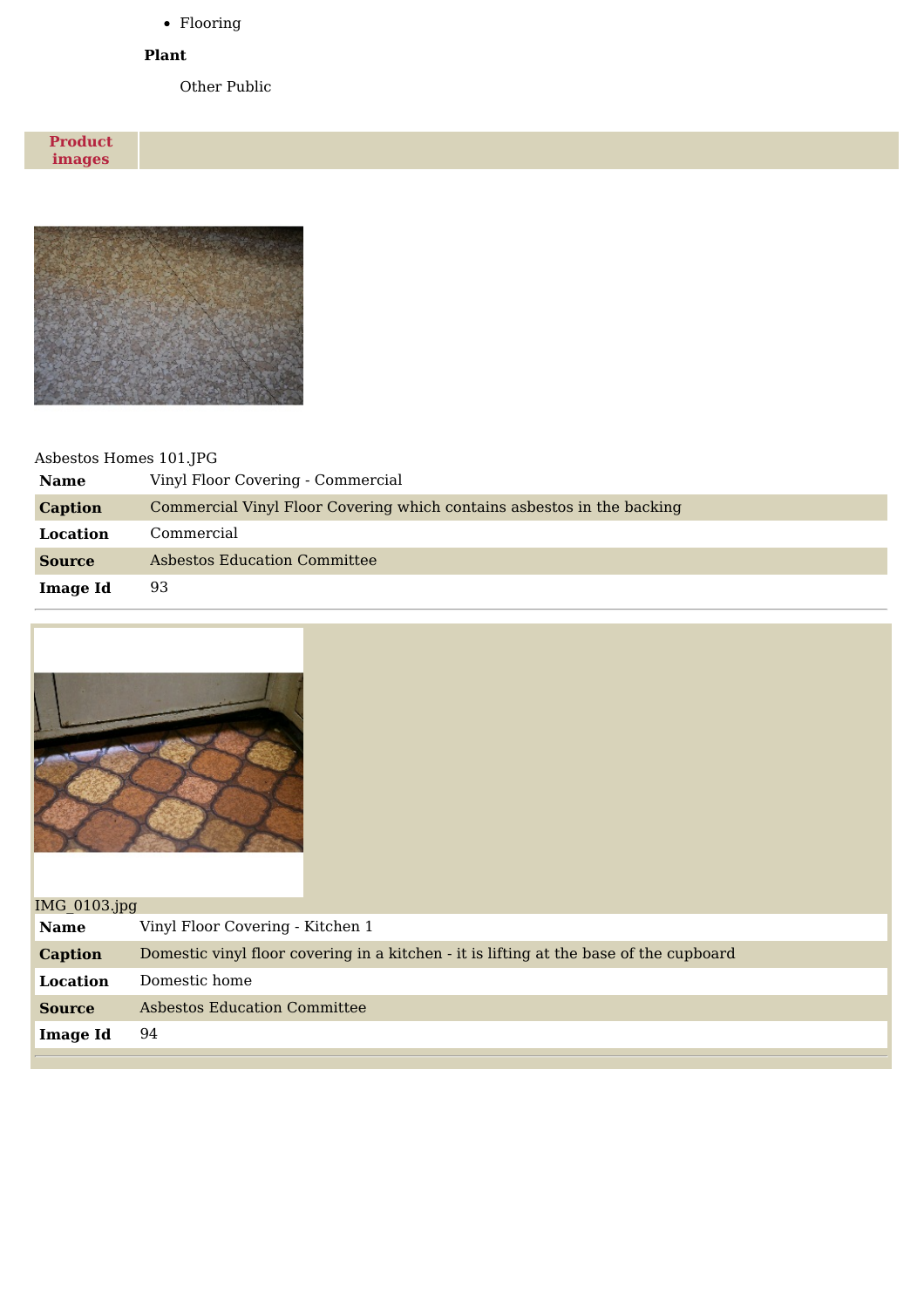

IMG\_0124.jpg

**Name** Vinyl Floor Covering - Kitchen 1b **Caption** Domestic vinyl floor covering in a kitchen and laundry which pictures the underside of a loose section **Location** Domestic home **Source** Asbestos Education Committee **Image Id** 95



| IMG_0156.jpg    |                                                   |
|-----------------|---------------------------------------------------|
| <b>Name</b>     | Vinyl Floor meets Capet                           |
| Caption         | Domestic vinyl floor covering which meets carpet. |
| Location        | Domestic home                                     |
| <b>Source</b>   | <b>Asbestos Education Committee</b>               |
| <b>Image Id</b> | 96                                                |



Vinyl Floor Tiles - photo courtesy of Townsville Asbestos.jpg **Name** Lino Floor Tiles **Caption** Comercial lino floor tiles **Location** Commercial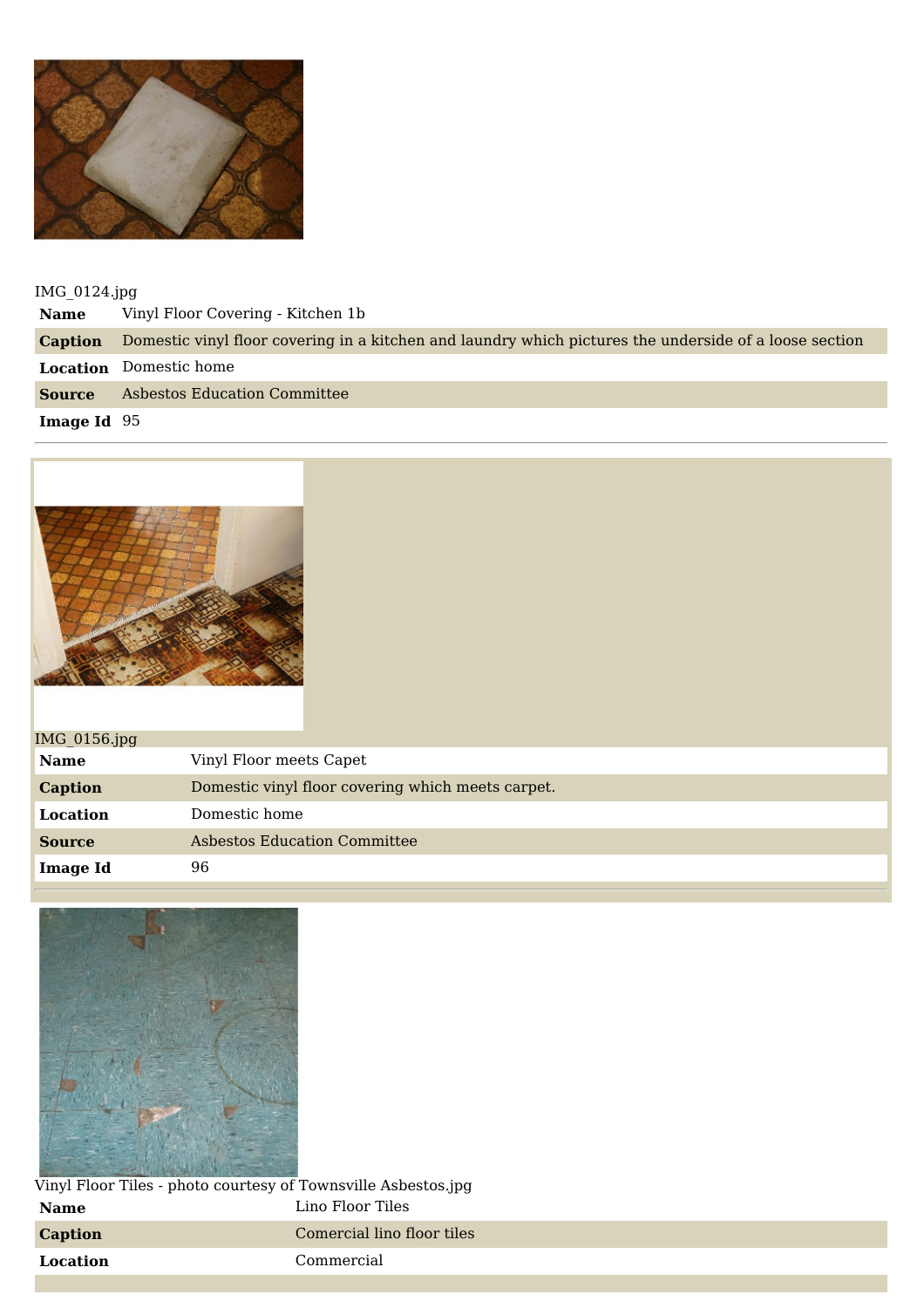| <b>Source</b> |
|---------------|
|---------------|

**Image Id** 97



|                | Vinyl floor tiles damaged - photo courtesy of Townsville Asbestos.jpg |
|----------------|-----------------------------------------------------------------------|
| <b>Name</b>    | Lino Floor Tiles                                                      |
| <b>Caption</b> | Commercial lino floor tiles - damaged                                 |
| Location       | Commercial                                                            |
| <b>Source</b>  | <b>Townsville Asbestos</b>                                            |
| Image Id       | 98                                                                    |
|                |                                                                       |
|                |                                                                       |



JBI\_Floor Covering - Confirmed\_.jpg **Name** Vinyl Floor Covering - Kitchen 2

| <b>Caption</b> | Domestic vinyl floor covering in a kitchen which has been partially removed exposing asbestos cement<br>floor and adhesive. |
|----------------|-----------------------------------------------------------------------------------------------------------------------------|
|                | <b>Location</b> Domestic home                                                                                               |
| <b>Source</b>  | Jim's Building Inspections                                                                                                  |
| Image<br>Id    | 230                                                                                                                         |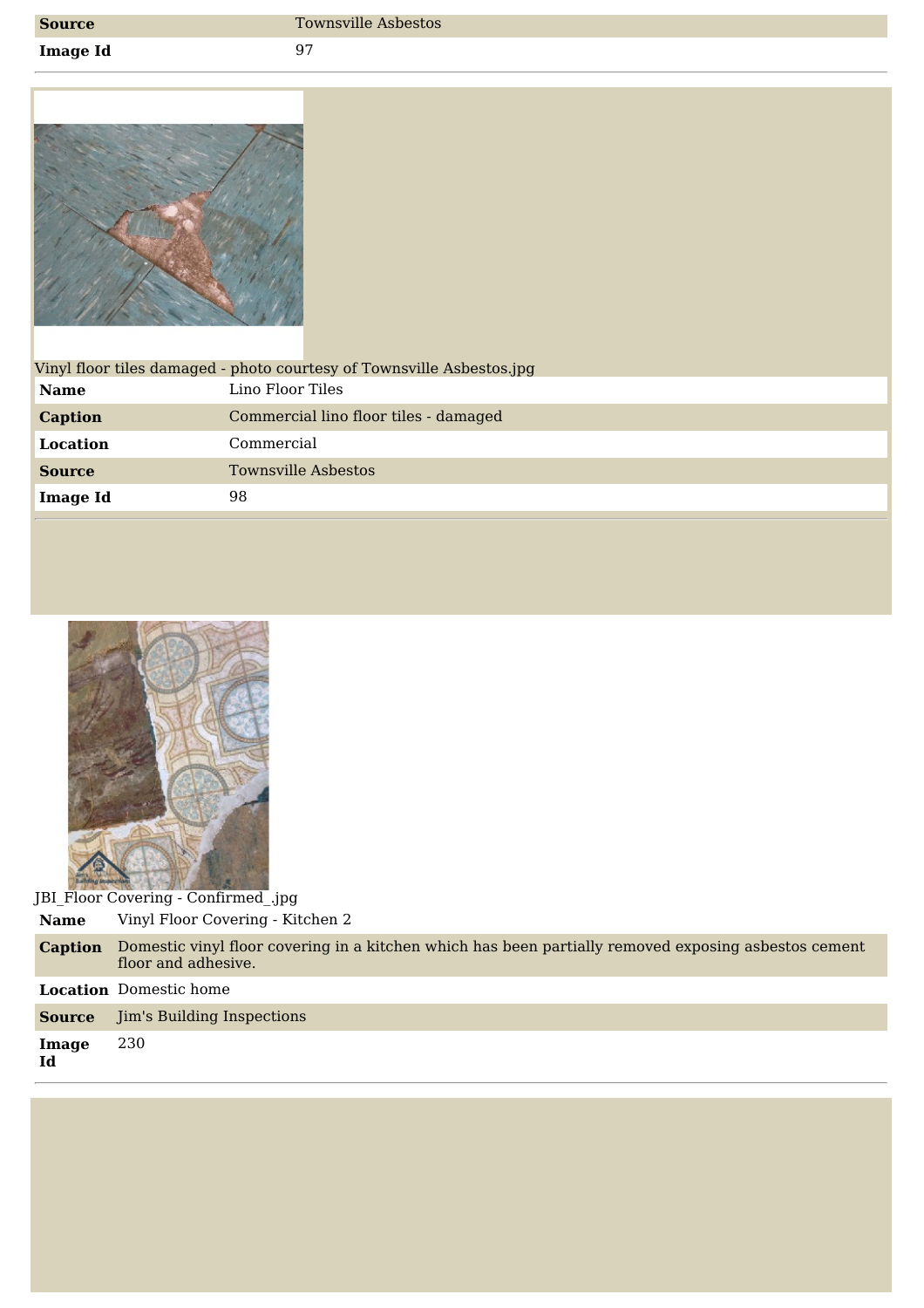

| JBI Vinyl Floor Covering - Confirmed (2).jpg |                                   |  |
|----------------------------------------------|-----------------------------------|--|
| <b>Name</b>                                  | Domestic Vinyl Floor Covering     |  |
| <b>Caption</b>                               | Domestic vinyl floor covering     |  |
| Location                                     | Domestic home                     |  |
| <b>Source</b>                                | <b>Jim's Building Inspections</b> |  |
| <b>Image Id</b>                              | 231                               |  |
|                                              |                                   |  |



## JBI\_Vinyl Floor Covering - Confirmed.jpg **Name** Domestic Vinyl Floor Covering - toilet **Caption** Domestic vinyl floor covering in a toilet and bathroom **Location** Domestic home **Source Jim's Building Inspections Image Id** 232



| $865$ .jpg     |                                                                                                         |  |
|----------------|---------------------------------------------------------------------------------------------------------|--|
| <b>Name</b>    | Remnants of Asbestos backed vinyl flooring                                                              |  |
| <b>Caption</b> | Asbestos backed vinyl sheet flooring. The green material indicates the backing which contains asbestos. |  |
|                | Location Industrial                                                                                     |  |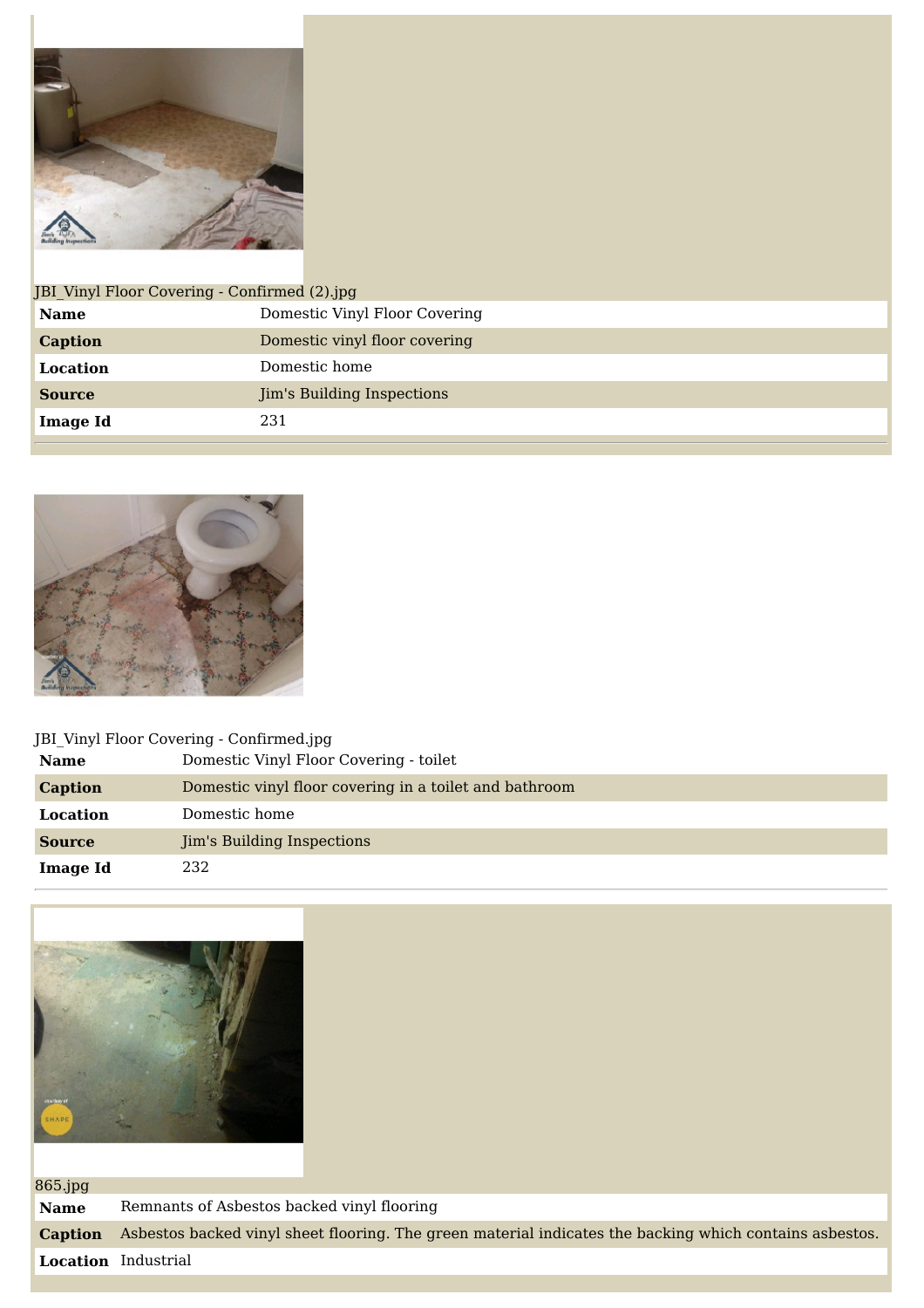**Image Id** 267



| $1119$ .jpg     |                                                       |
|-----------------|-------------------------------------------------------|
| <b>Name</b>     | Vinyl Floor Covering - Commercial                     |
| <b>Caption</b>  | Vinyl floor tile with backing that contains asbestos. |
| Location        | Commercial                                            |
| <b>Source</b>   | <b>SHAPE Group</b>                                    |
| <b>Image Id</b> | 268                                                   |



| WST blackjack-glue.jpg |                                              |
|------------------------|----------------------------------------------|
| <b>Name</b>            | Close up Vinyl Floor Covering - Commercial   |
| <b>Caption</b>         | Asphaltic cutback adhesive under vinyl tiles |
| Location               | Commercial                                   |
| <b>Source</b>          | WorkSafe Tasmania                            |
| <b>Image Id</b>        | 269                                          |
|                        |                                              |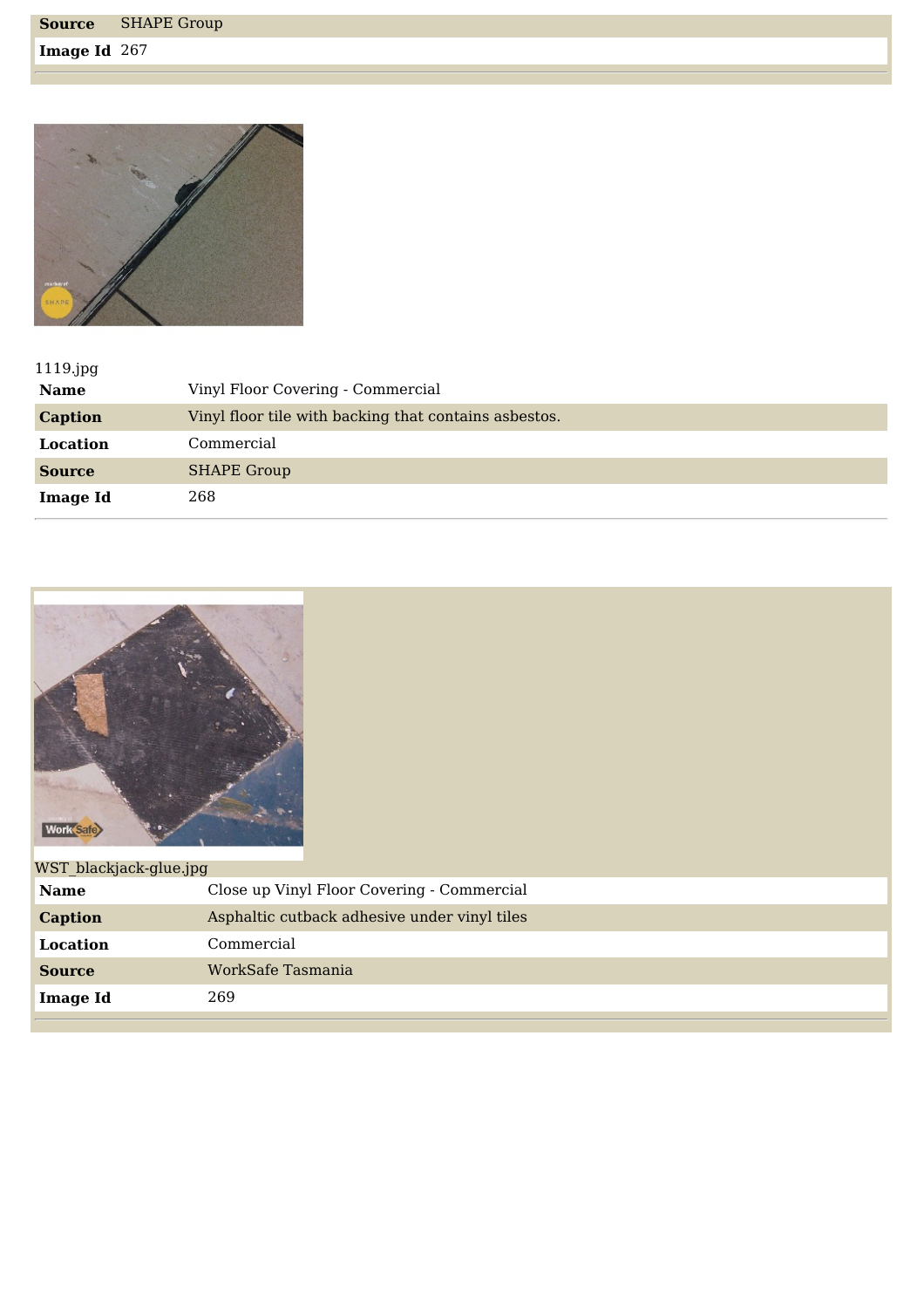

WST\_vinyl-flooring.jpg

| <b>Name</b>     | Vinyl Floor Covering in public building |  |
|-----------------|-----------------------------------------|--|
| <b>Caption</b>  | Vinyl Floor Covering in public building |  |
| Location        | Other                                   |  |
| <b>Source</b>   | WorkSafe Tasmania                       |  |
| <b>Image Id</b> | 270                                     |  |



| WST vinyl-floor-tiles.jpg |                                              |
|---------------------------|----------------------------------------------|
| <b>Name</b>               | Vinyl Floor Covering                         |
| <b>Caption</b>            | Asphaltic cutback adhesive under vinyl tiles |
| Location                  | Commercial                                   |
| <b>Source</b>             | WorkSafe Tasmania                            |
| <b>Image Id</b>           | 271                                          |
|                           |                                              |



## IMGP1527.JPG

| Name     | Close up Vinyl Floor Covering - Commercial |
|----------|--------------------------------------------|
| Caption  | Close up Vinyl Floor Covering - Commercial |
| Location | Commercial                                 |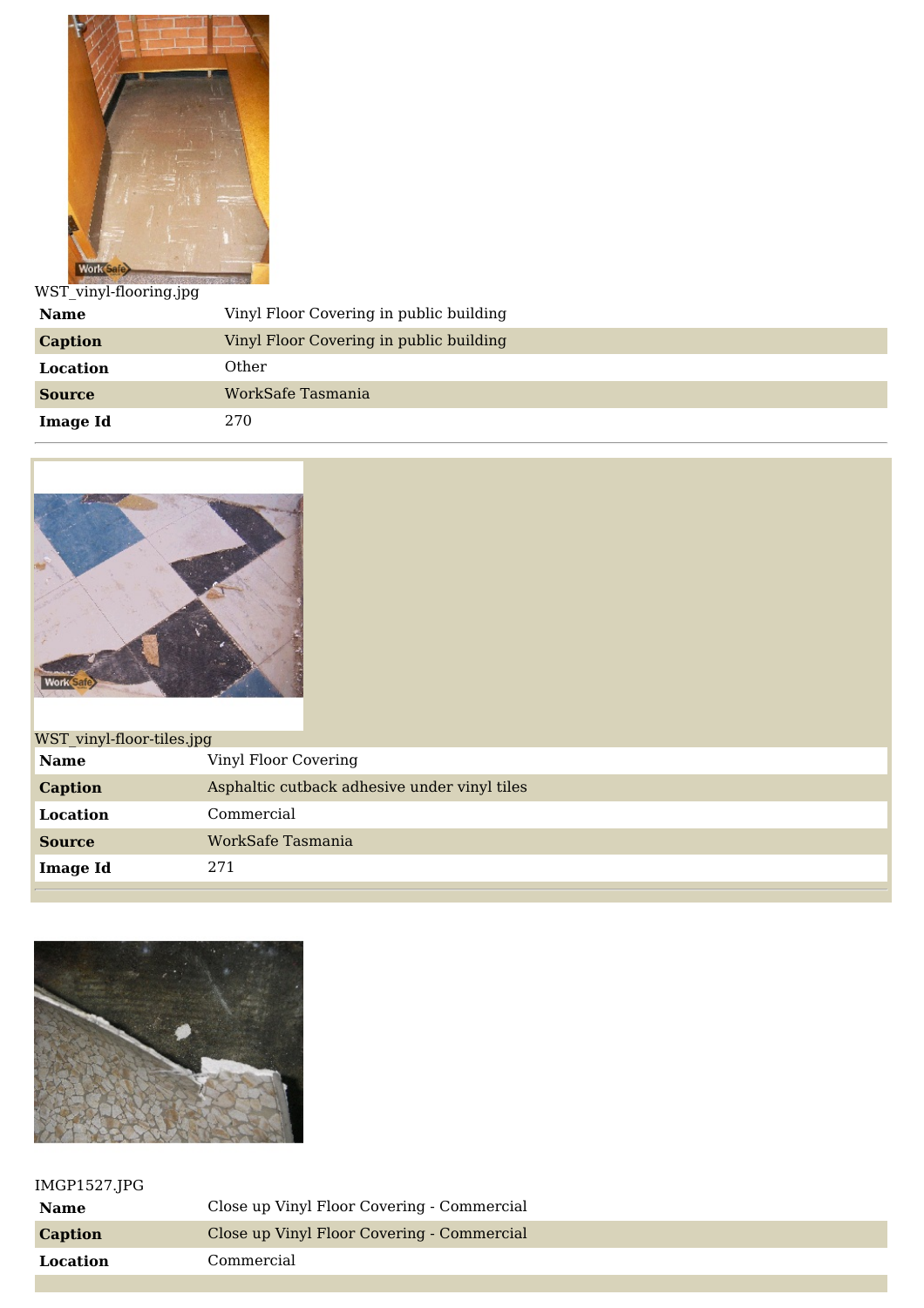| <b>Source</b>   | <b>Prensa</b> |
|-----------------|---------------|
| <b>Image Id</b> | 357           |



| <b>IMGP1533.JPG</b> |                                   |
|---------------------|-----------------------------------|
| <b>Name</b>         | Vinyl Floor Covering - Commercial |
| <b>Caption</b>      | Vinyl Floor Covering - Commercial |
| Location            | Commercial                        |
| <b>Source</b>       | Prensa                            |
| <b>Image Id</b>     | 358                               |
|                     |                                   |



## IMGP1536.JPG

| <b>Name</b>     | Close up Vinyl Floor Covering - Commercial |
|-----------------|--------------------------------------------|
| <b>Caption</b>  | Close up Vinyl Floor Covering - Commercial |
| Location        | Commercial                                 |
| <b>Source</b>   | Prensa                                     |
| <b>Image Id</b> | 359                                        |



IMG\_0502.JPG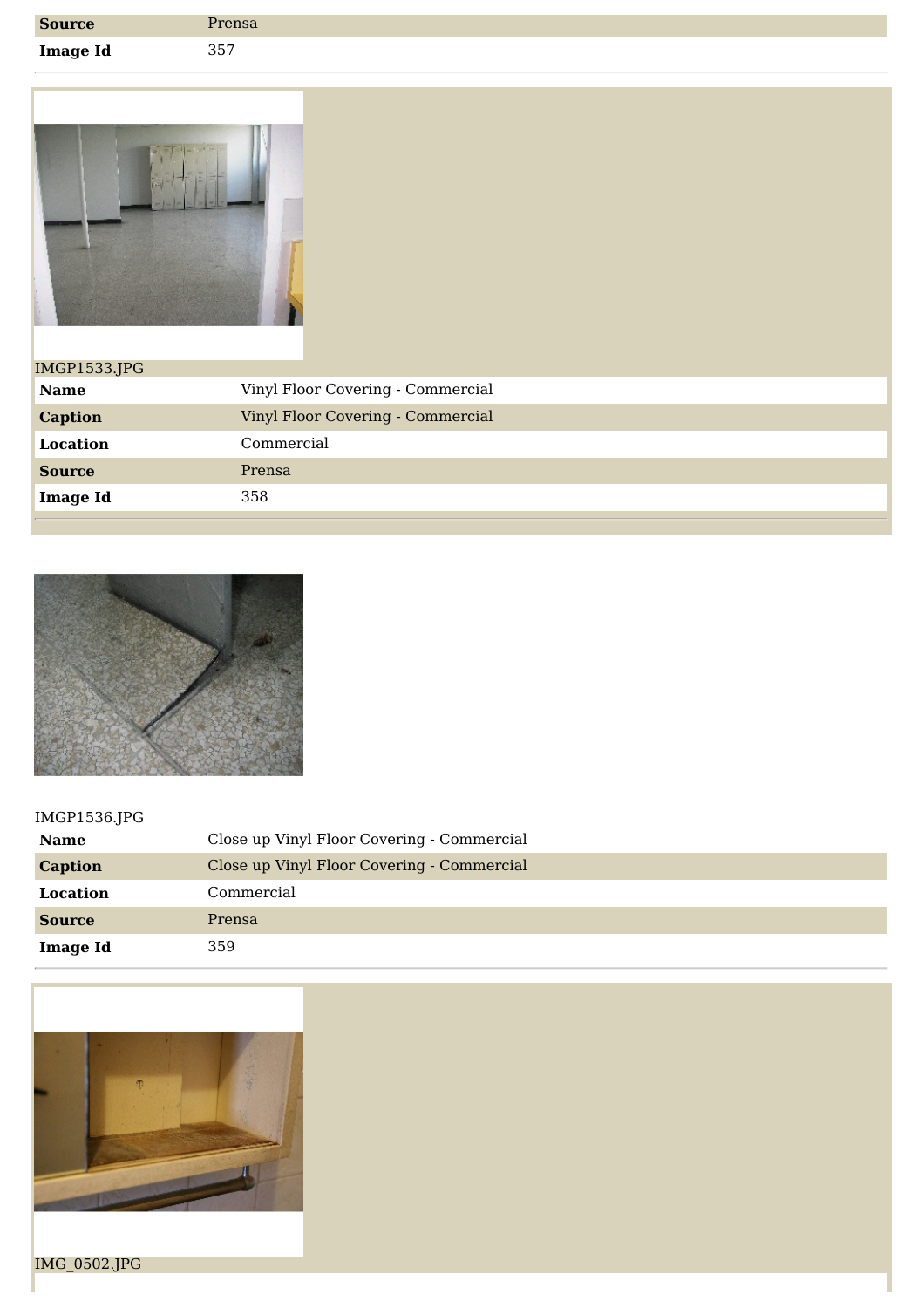| <b>Name</b>     | Vinyl flooring as liner                        |
|-----------------|------------------------------------------------|
| <b>Caption</b>  | Vinyl flooring used as shelf liner in bathroom |
| Location        | Domestic home                                  |
| <b>Source</b>   | Asbestos Awareness                             |
| <b>Image Id</b> | 368                                            |



## asbestos paper under lino.jpg

| <b>Name</b>     | Asbestos paper under lino |
|-----------------|---------------------------|
| <b>Caption</b>  | Asbestos paper under lino |
| Location        | Domestic home             |
| <b>Source</b>   | Prensa                    |
| <b>Image Id</b> | 369                       |



| Lino Floor 1783 Courtesy Asbestos Awareness.JPG |                           |  |
|-------------------------------------------------|---------------------------|--|
| <b>Name</b>                                     | Lino Tiles - BW           |  |
| <b>Caption</b>                                  | Domestic lino floor tiles |  |
| Location                                        | Domestic home             |  |
| <b>Source</b>                                   | Asbestos Awareness        |  |
| <b>Image Id</b>                                 | 370                       |  |
|                                                 |                           |  |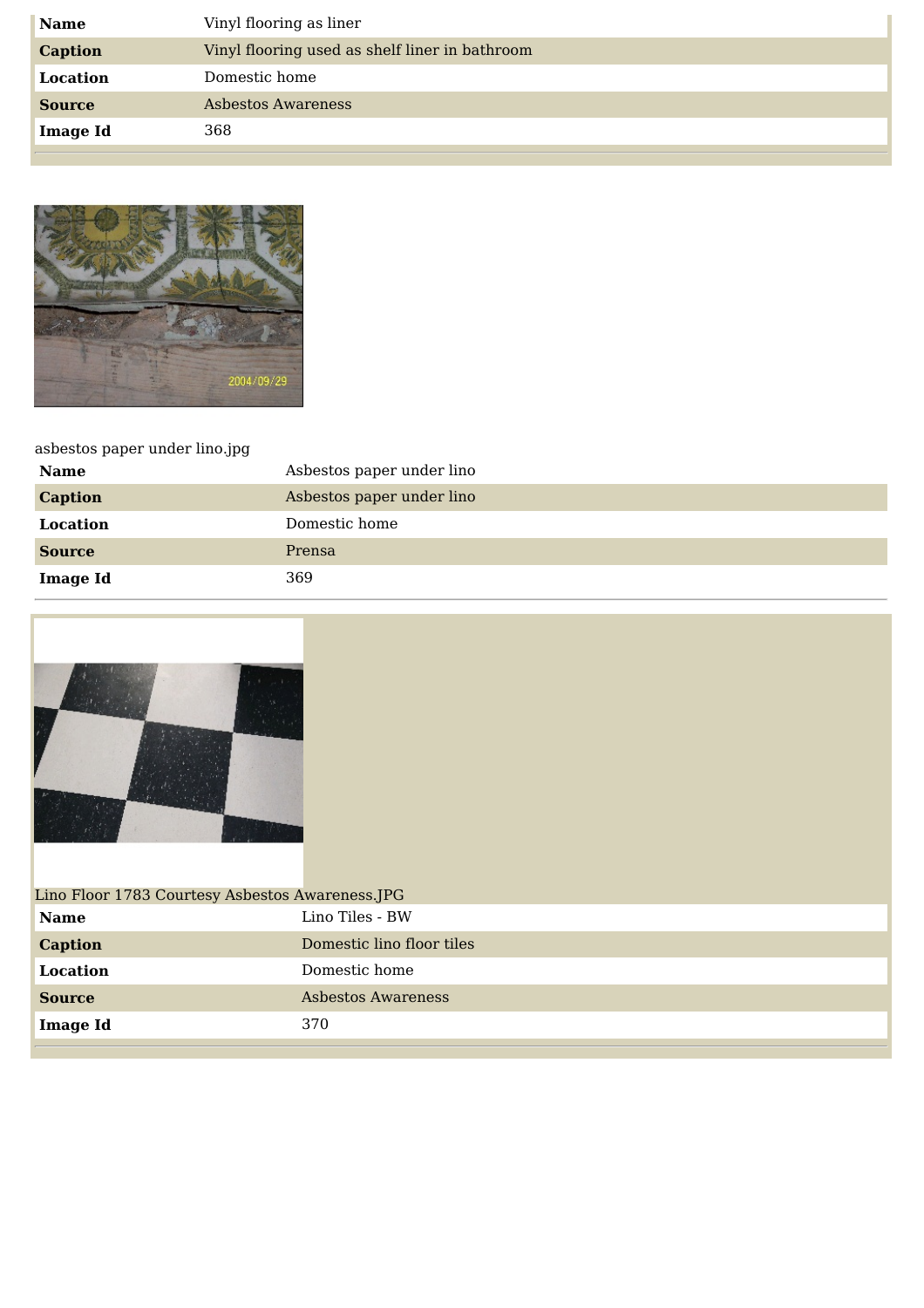

| DSC_0155.JPG    |                                       |  |
|-----------------|---------------------------------------|--|
| <b>Name</b>     | Lino Tiles - lifting                  |  |
| <b>Caption</b>  | Commercial lino floor tiles - lifting |  |
| Location        | Commercial                            |  |
| <b>Source</b>   | Asbestos Awareness                    |  |
| <b>Image Id</b> | 371                                   |  |



| DSC_0161.JPG    |                                       |
|-----------------|---------------------------------------|
| <b>Name</b>     | Commercial Lino Tiles                 |
| <b>Caption</b>  | Commercial lino floor tiles - lifting |
| Location        | Commercial                            |
| <b>Source</b>   | Asbestos Awareness                    |
| <b>Image Id</b> | 372                                   |
|                 |                                       |



| IMG 0090.JPG |                               |
|--------------|-------------------------------|
| Name         | Domestic Vinyl Floor Covering |
| Caption      | Domestic vinyl floor covering |
| Location     | Domestic home                 |